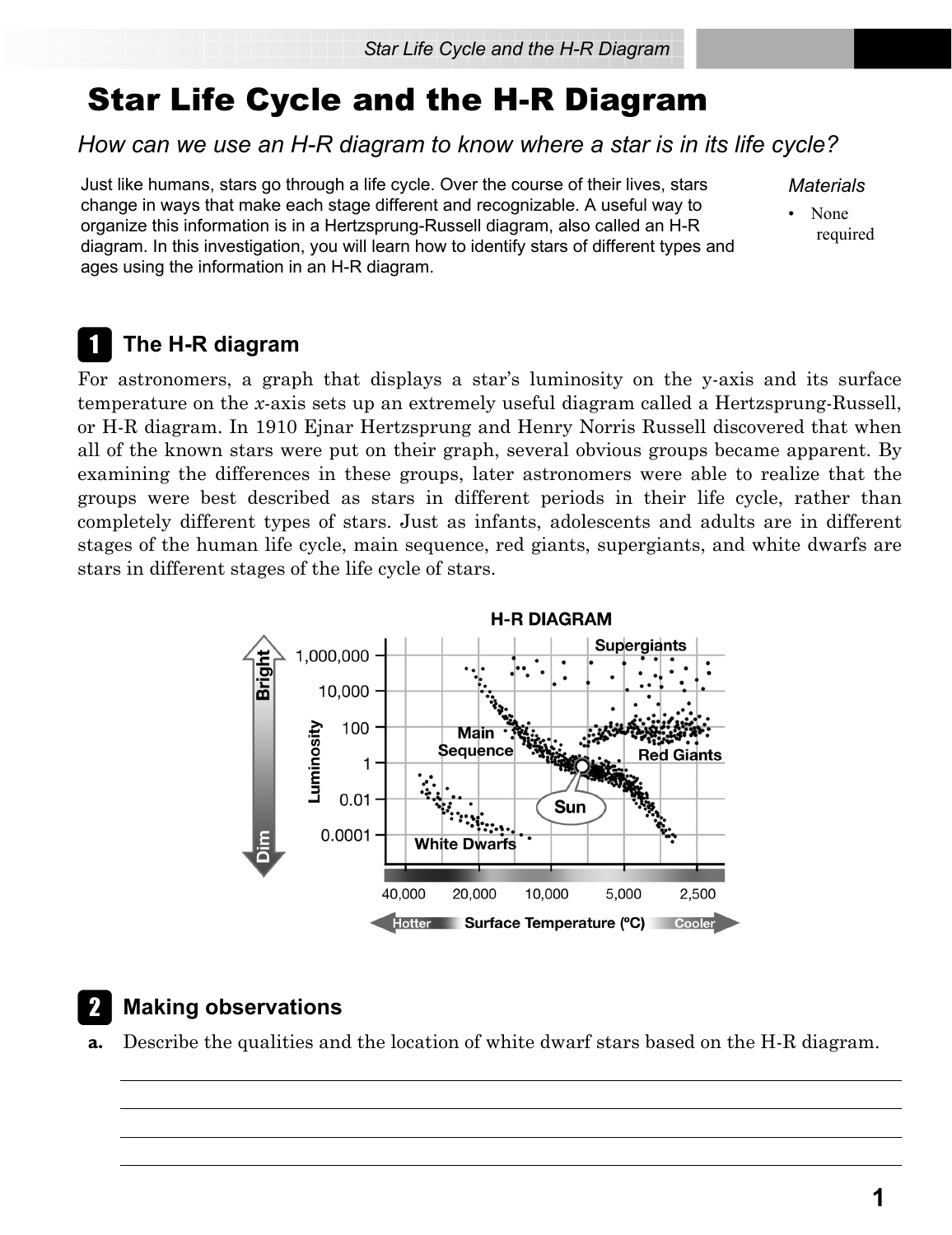**b.** Describe the qualities and the location of supergiant stars based on the H-R diagram.

**c.** Describe the qualities and the location of main sequence stars based on the H-R diagram.

**d.** Describe the qualities and the location of red giant stars based on the H-R diagram.

#### C **Graphing star data**

Table 1 contains data concerning the luminosity and surface temperature of 12 stars. Plot each star's data on the grid and label each star (A–L) on Table 2.

|   | <b>Name</b>             | <b>Luminosity</b> | <b>Surface temperature</b> |
|---|-------------------------|-------------------|----------------------------|
|   |                         |                   | $(^{\circ}C)$              |
| A | <b>Proxima Centauri</b> | 0.0017            | 3,100                      |
| В | <b>Rigel</b>            | 66,000            | 11,000                     |
| C | <b>Sirius A</b>         | 25.4              | 9,500                      |
| D | <b>Sirius B</b>         | 0.026             | 25,000                     |
| Е | <b>Aldebaran</b>        | 350               | 3,600                      |
| F | <b>Antares</b>          | 65,000            | 3,200                      |
| G | <b>Arcturus</b>         | 250               | 4,700                      |
| н | <b>Betelgeuse</b>       | 135,000           | 3,300                      |
| I | <b>Procyon A</b>        | 8                 | 6,200                      |
| J | <b>Procyon B</b>        | 0.0005            | 7,500                      |
| Κ | Pi Andromedae A         | 800               | 16,000                     |
| L | 40 Eridani B            | 0.013             | 12,000                     |

**Table 1: Luminosity and surface temperature data**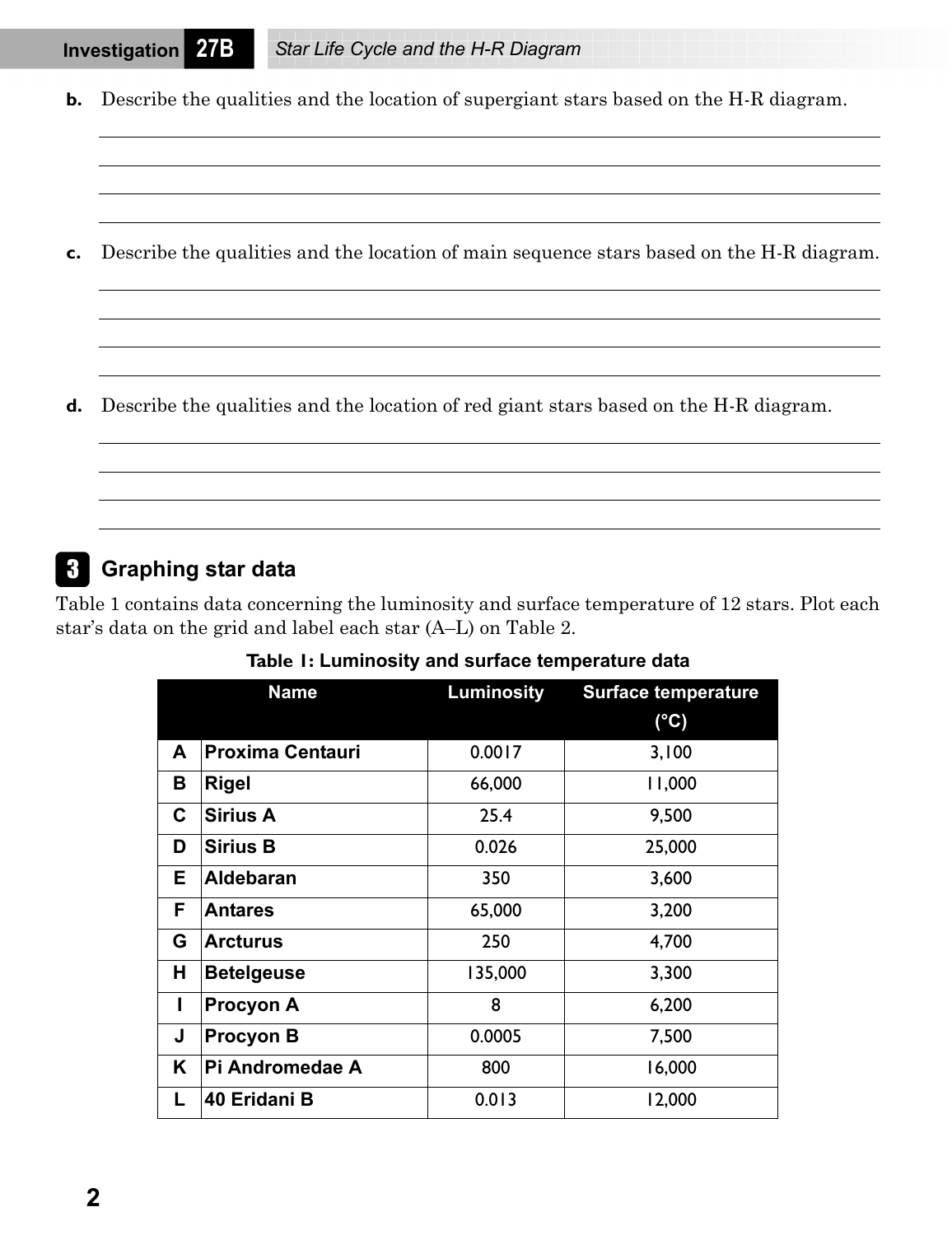#### **Table 2: Star data graph**



D **Examining your graph**

Compare your graph of star data to the H-R diagram from part 1. Look for groupings on your graph that are similar to the H-R diagram and answer the following questions.

- **a.** Which stars on your graph are located in the area associated with main sequence stars?
- **b.** Which stars on your graph are located in the area associated with supergiant stars?
- **c.** Which stars on your graph are located in the area associated with red giant stars?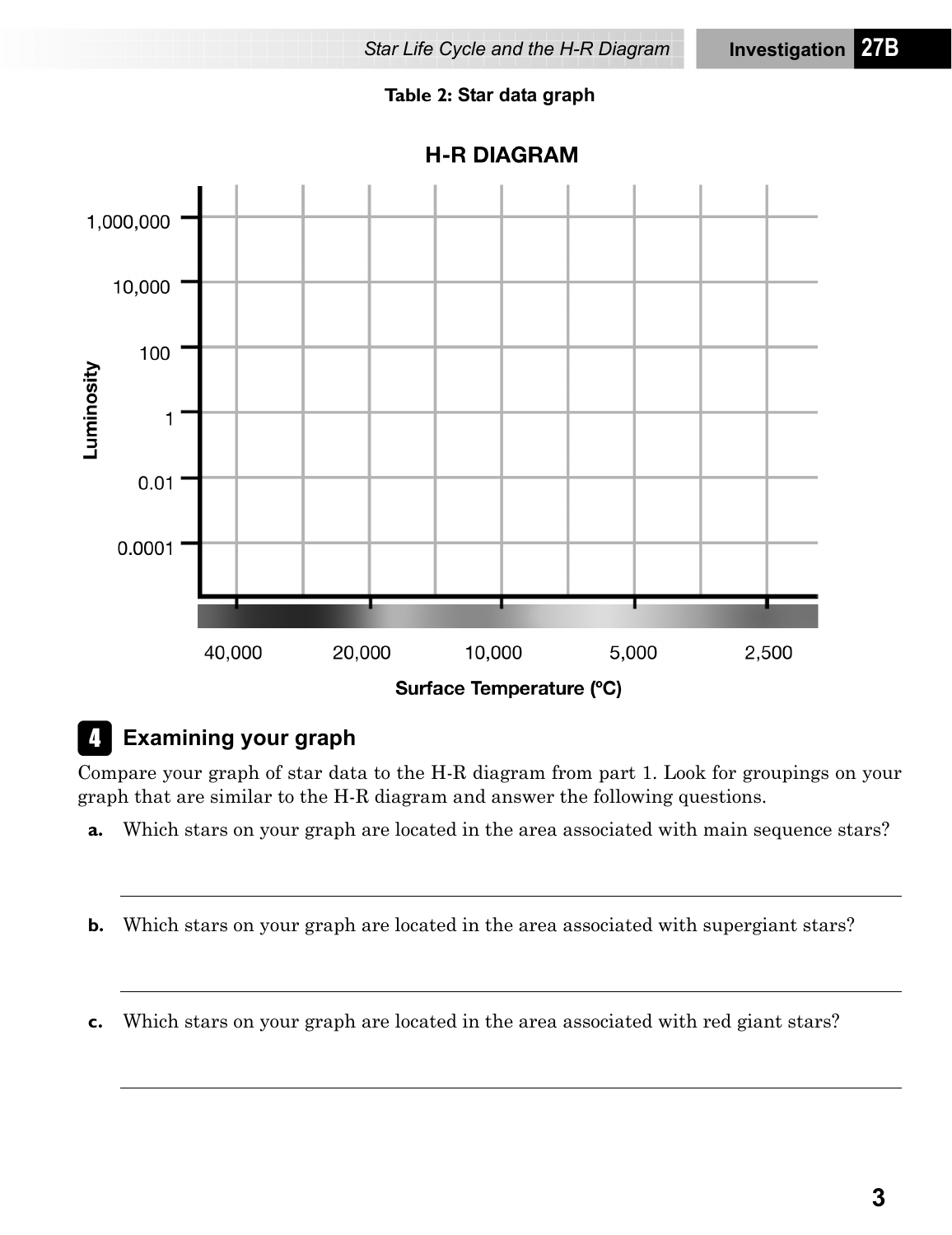- **d.** Which stars on your graph are located in the area associated with white dwarf stars?
- **e.** Can you identify which group a star will fit into just by looking at its temperature alone? Its luminosity alone? Explain your answer.

#### E **Groupings on the H-R diagram and the life cycle of stars**

Even though a star is not alive, it goes through a "life cycle" similar to living things. The groups that appear in different sections of the H-R diagram are in different phases of their life cycle.

- **a.** In what part of their life cycle are main sequence stars; beginning, middle, or end, or some combination of those stages?
- **b.** What characteristics are common to main sequence stars?

**c.** How are red giant and supergiant stars similar? How are they different? Include how each one fits into the life cycle in some part your answer.

**d.** In what part of their life cycle are white dwarf stars; beginning, middle, or end, or some combination of those stages?